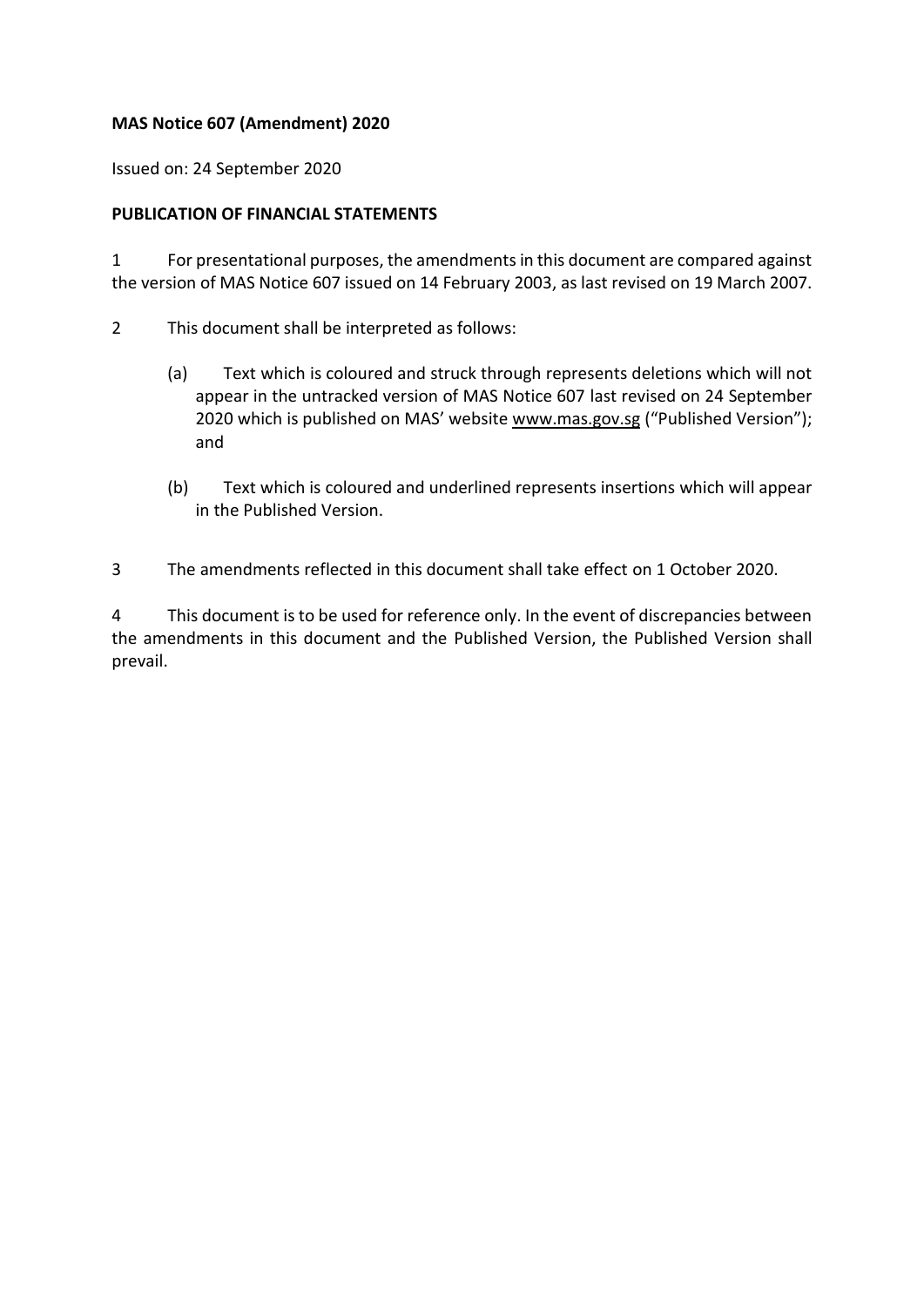**MAS Notice 607**

14 Feb 2003

\*Last revised on 24 September 2020

NOTICE TO BANKS BANKING ACT, CAP 19

(MAS Notice 607 dated 11 Nov 2002 is cancelled.)

## **Publication of Financial Statements**

This Notice is issued pursuant to sections 25(2) and 25(4) of the Banking Act.

2 Every bank, in publishing<sup>1</sup> its latest audited annual balance-sheet and profit and loss account, and such consolidated accounts financial statements as may be required under the Companies Act in connection with the group of which the bank is a part, shall must include the following:-

(a) aA copy of the auditors' report; and

(b) aA statement of its Tier I capital ratio and total capital adequacy ratio;-

(c) where the bank is incorporated outside Singapore, a statement as to whether its home country requires its head office to confer lower priority to depositors of the foreign offices of the bank, vis-à-vis the home country depositors, in the repayment of deposits in the event of receivership, winding up proceedings or equivalent proceedings of the bank.

[MAS Notice 607 (Amendment) 2020]

-Subject to paragraph 4, in the case of a bank incorporated outside Singapore, the information referred to in paragraph 2 may be in a manner that complies with the law for the time being applicable to the bank in the place of its incorporation or origin. Further, as required in MAS Notice 608, a bank incorporated outside Singapore shall include within the publication a statement as to whether its home country requires its head office to confer lower priority to depositors of the foreign offices of that bank, vis a vis the home country depositors, in the repayment of deposits in the event of receivership, winding up proceedings or equivalent proceedings of the bank.

<sup>1</sup> Publication shall be made in accordance with the Banking (Publication and Provision of Accounts) Regulations.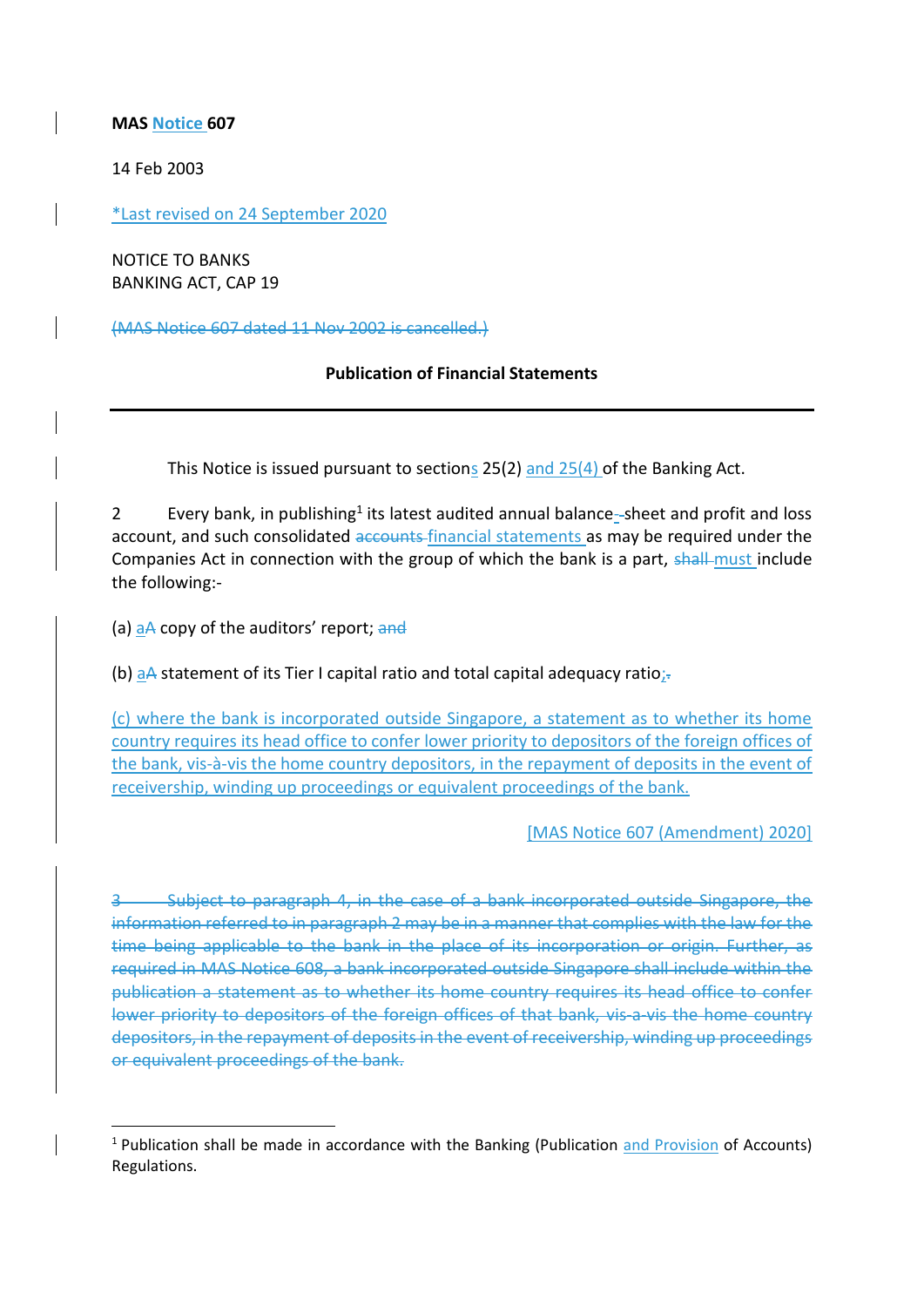[deleted by MAS Notice 607 (Amendment) 2020]

## **Publication of Notification Statement**

3A If a bank publishes its audited annual balance-sheet, profit and loss account and such other information as required by the Authority ("published information") on the bank's Internet website in accordance with –

- (a) regulation 3(a)(ii) of the Banking (Publication and Provision of Accounts) Regulations (Rg 2), the bank must publish a notification statement in at least 4 local daily newspapers, one each published in the Malay, Chinese, Tamil and English language within 5 months after the close of the financial year to which the notification statement relate or within such period as the Authority may approve;
- (b) regulation 3(b)(ii) of the Banking (Publication and Provision of Accounts) Regulations, the bank must publish a notification statement in at least one local English language daily newspaper within 5 months after the close of the financial year to which the notification statement relate or within such period as the Authority may approve.

[MAS Notice 607 (Amendment) 2020]

3B For the purpose of paragraph 3A, a notification statement means the following:

(a) a statement that the published information is now available on the bank's Internet website, and the link to its website; and

(b) a statement that the published information is available to any person upon request.

[MAS Notice 607 (Amendment) 2020]

3C A bank must publish notes to the financial statements that relate to events or changes in policies that the bank has reasonable grounds to believe have or is likely to have, an adverse impact on the financial condition of the bank.

[MAS Notice 607 (Amendment) 2020]

4 Subject to paragraph 3C, a bank that does not publish notes to its Banks which are not publishing the notes to their audited annual balance- sheet and profit and loss statement mustare required to highlight in their its publication the fact that such the notes form an integral part of the audited financial statements and a full understanding of the statements and the state of affairs of the banks cannot be achieved without reference to the complete set of the banks' audited financial statements. Notwithstanding this, notes to the financial statements that relate to events or changes in policies that have or would have an adverse impact on the financial condition of the bank shall nevertheless be published.

[MAS Notice 607 (Amendment) 2020]